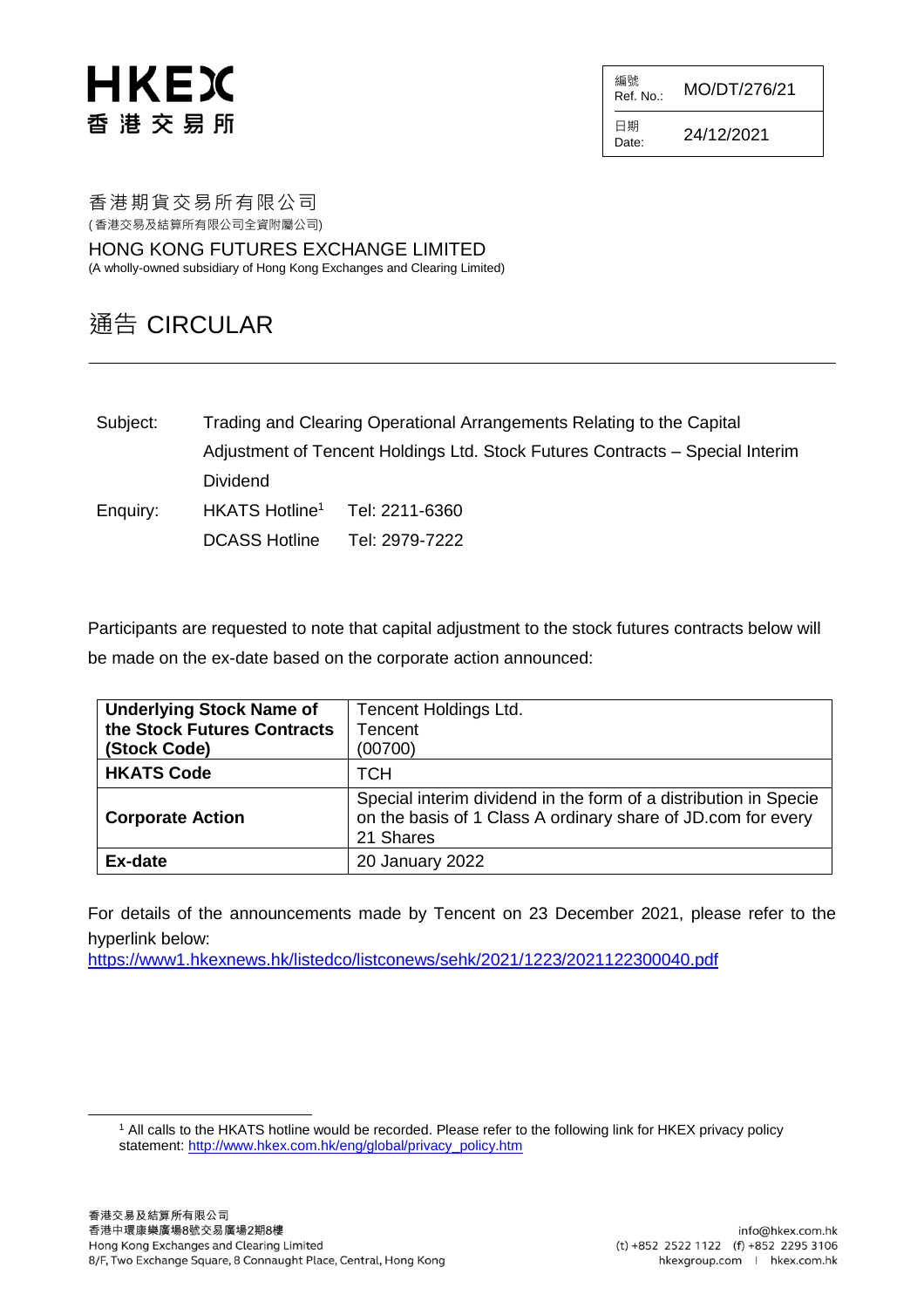# HKEX 香港交易所

#### *Trading Arrangements*

l

The trading arrangements for the existing Tencent stock futures under trading symbol TCH will be as follows:

1. Adjustment and Transfer of Outstanding Positions

Open positions of Tencent stock futures series under trading symbol TCH which exist after the market close on the business day immediately before the ex-date will be adjusted and transferred to stock futures series under trading symbol TCA.

2. Introduction of New Stock Futures Series for Trading

On the ex-date, new Tencent stock futures series based on the standard contract multiplier will be introduced for trading under the standard trading symbol TCH.

Details of the adjustment procedures for Tencent stock futures series under trading symbol TCH are as follows:

| <b>Adjustment Term</b>                              | <b>Formula</b>                                                                                                  | <b>Remarks</b>                                |
|-----------------------------------------------------|-----------------------------------------------------------------------------------------------------------------|-----------------------------------------------|
| <b>Adjustment Ratio</b><br>(AR)                     | (Underlying stock closing price - Special Interim<br>Dividend <sup>2</sup> ) / (Underlying stock closing price) | Rounded to the<br>nearest 4 decimal<br>places |
| <b>Adjusted</b><br><b>Contracted Price</b><br>(ACP) | Contracted price of outstanding stock futures series<br>x AR                                                    | Rounded to the<br>nearest 2 decimal<br>places |
| <b>Adjusted Contract</b><br><b>Multiplier (ACM)</b> | Contracted price of outstanding stock futures series<br>$x(100 \text{ shares } / ACP)$                          |                                               |

| <b>Contract</b> | <b>Trading</b><br><b>Symbol</b> | <b>Contract</b><br><b>Multiplier</b><br>(Shares) | <b>Availability For Trading</b>      | <b>Addition of New</b><br><b>Stock Futures</b><br>Series on and<br>after the ex-date |
|-----------------|---------------------------------|--------------------------------------------------|--------------------------------------|--------------------------------------------------------------------------------------|
| Adjusted        | TCA                             | <b>ACM</b>                                       | From ex-date to<br>29 September 2022 | No                                                                                   |
| Standard        | тсн                             | 100                                              | From ex-date onwards                 | Yes                                                                                  |

<sup>&</sup>lt;sup>2</sup> Stock closing price of JD.com on the last trading day (19 January 2021) before the ex-date (20 January 2021) divided by 21.